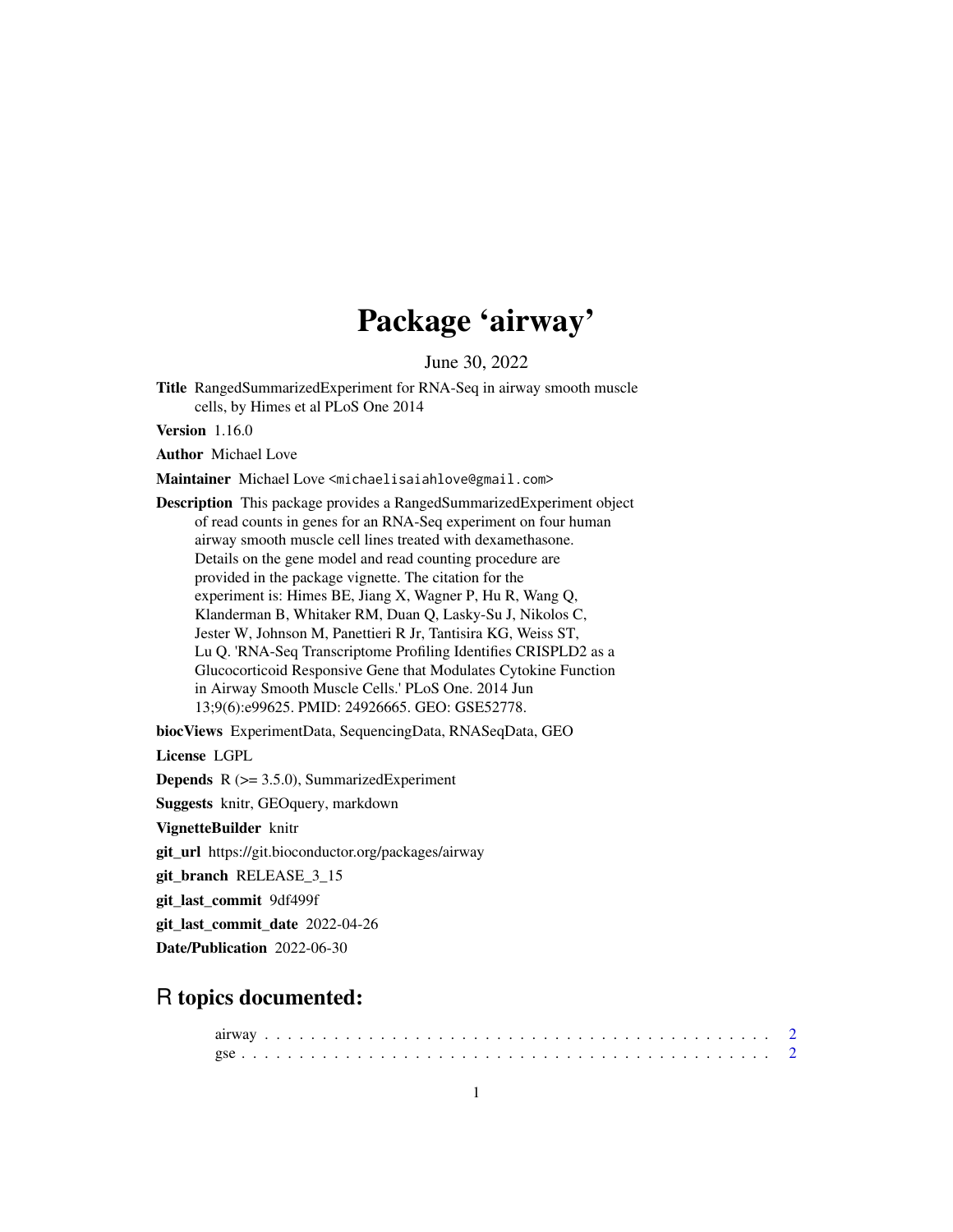#### <span id="page-1-0"></span>**Index** [4](#page-3-0)

#### Description

Read counts per gene for airway smooth muscle cell lines RNA-Seq experiment

#### Usage

data("airway")

#### Format

RangedSummarizedExperiment

#### Details

For details on the gene model and read counting procedure, see the package vignette.

The dataset contains four cell lines in two conditions: control and treatment with dexamethasone.

#### Source

FASTQ files from SRA, phenotypic data from GEO

#### References

Himes BE, Jiang X, Wagner P, Hu R, Wang Q, Klanderman B, Whitaker RM, Duan Q, Lasky-Su J, Nikolos C, Jester W, Johnson M, Panettieri R Jr, Tantisira KG, Weiss ST, Lu Q. 'RNA-Seq Transcriptome Profiling Identifies CRISPLD2 as a Glucocorticoid Responsive Gene that Modulates Cytokine Function in Airway Smooth Muscle Cells.' PLoS One. 2014 Jun 13;9(6):e99625. PMID: 24926665. GEO: GSE52778.

gse *Airway smooth muscle cells - Salmon quantification*

#### Description

Estimated counts, abundance and effective length per gene for airway smooth muscle cell lines RNA-Seq experiment

#### Usage

data("gse")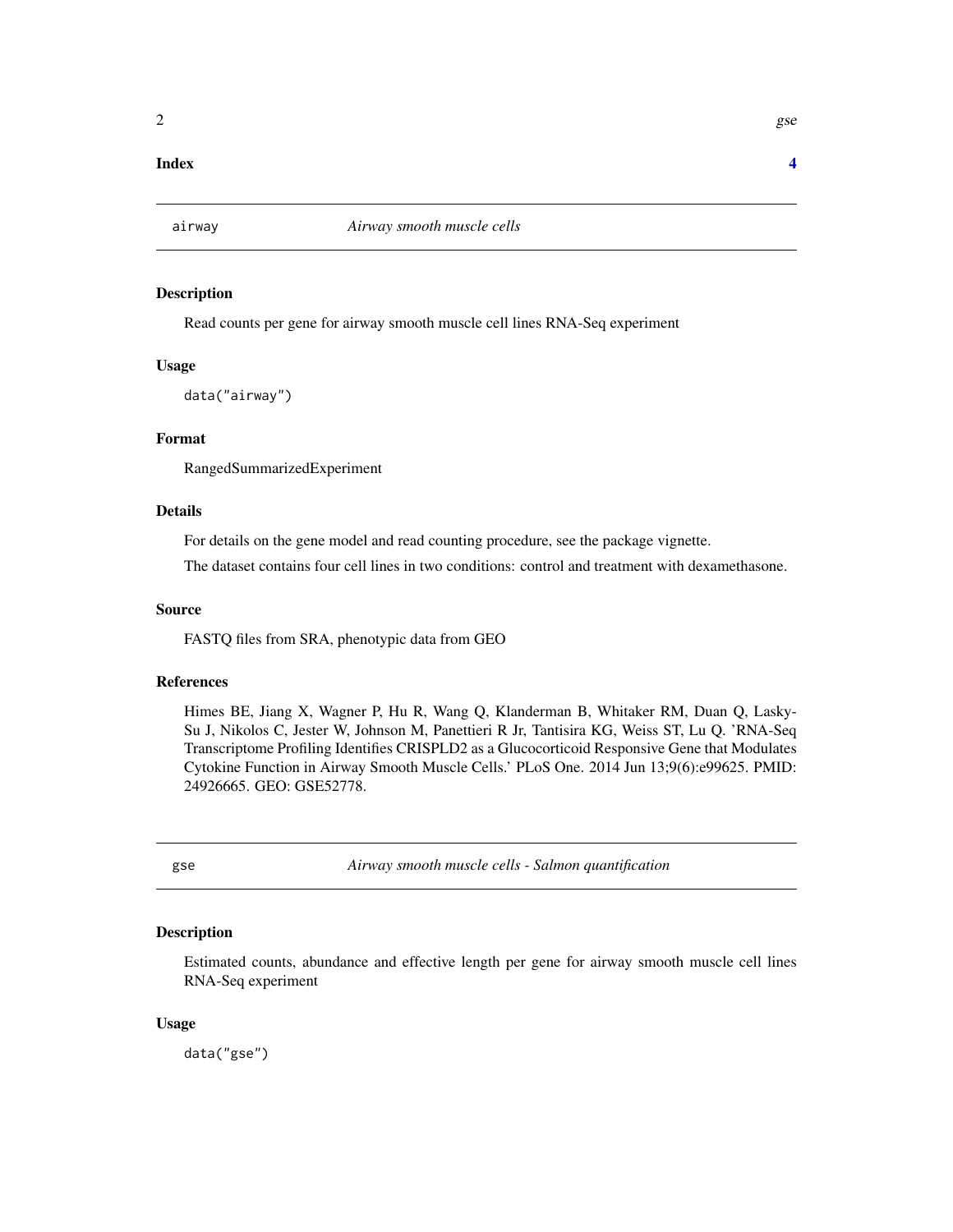$gse$  3

#### Format

RangedSummarizedExperiment

#### Details

The dataset contains four cell lines in two conditions: control and treatment with dexamethasone.

In addition, in version 1.6, the package was updated to include two samples, SRR1039508 and SRR1039509, quantified using Salmon, in order to demonstrate the tximport/tximeta Bioconductor packages. For details on the quantification steps for these files, consult the airway2 package: [https:](https://github.com/mikelove/airway2) [//github.com/mikelove/airway2](https://github.com/mikelove/airway2).

This data object provides a SummarizedExperiment gse in which the Salmon quantification data for 8 samples have been loaded into R/Bioconductor using the tximeta package.

#### Source

FASTQ files from SRA, phenotypic data from GEO

#### References

Himes BE, Jiang X, Wagner P, Hu R, Wang Q, Klanderman B, Whitaker RM, Duan Q, Lasky-Su J, Nikolos C, Jester W, Johnson M, Panettieri R Jr, Tantisira KG, Weiss ST, Lu Q. 'RNA-Seq Transcriptome Profiling Identifies CRISPLD2 as a Glucocorticoid Responsive Gene that Modulates Cytokine Function in Airway Smooth Muscle Cells.' PLoS One. 2014 Jun 13;9(6):e99625. PMID: 24926665. GEO: GSE52778.